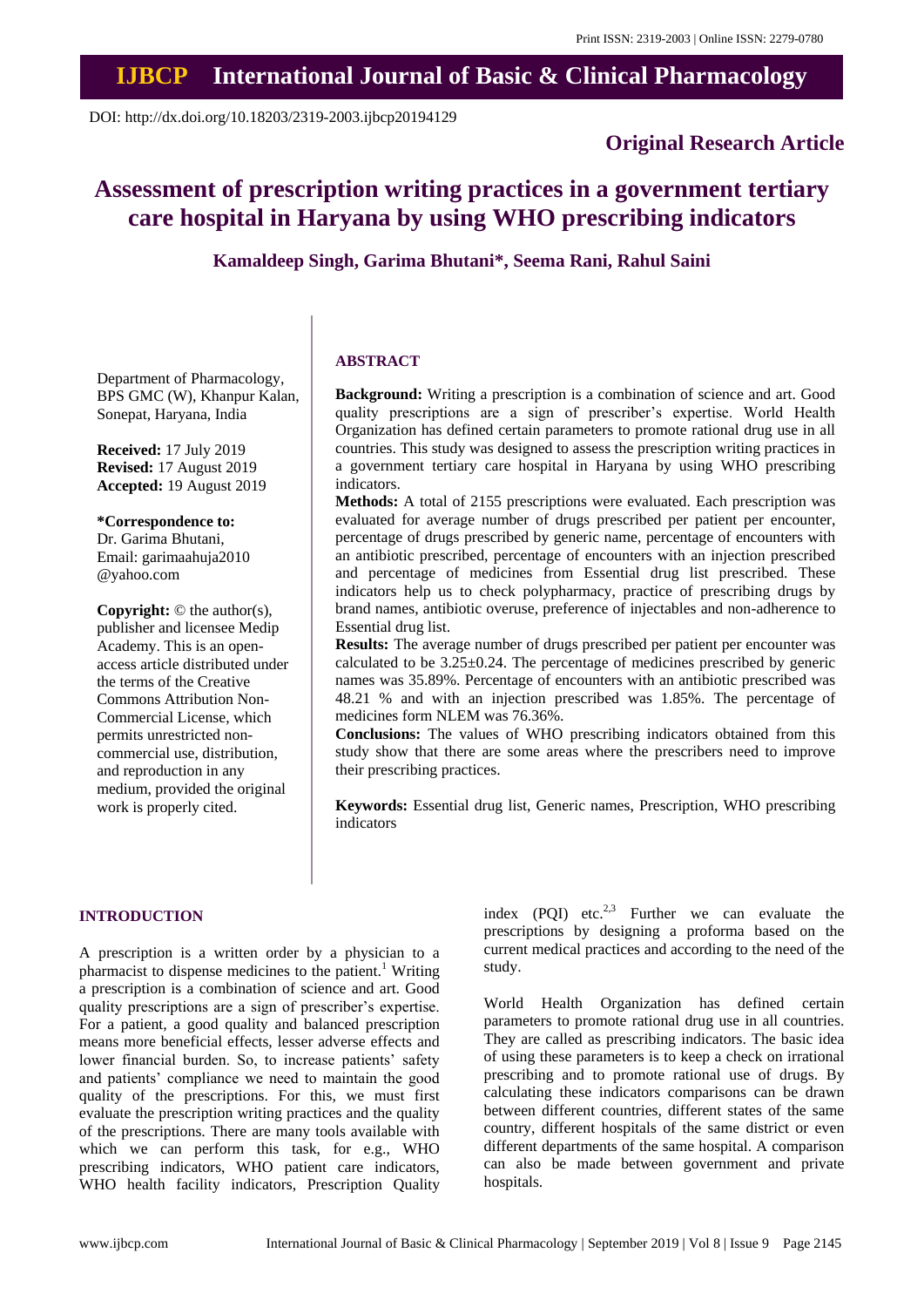These parameters provide data to check polypharmacy i.e., simultaneously prescribing many drugs. Inadvertent polypharmacy leads to drug-drug interactions, which harms the patient instead of benefitting. Tendency to prescribe drugs by brand names is also checked. Prescribing the drugs by generic names decreases the overall expenditure of the patient. Antibiotic overuse can lead to development of antibiotic resistance. Use of injections where oral dosage forms can be used is not only expensive but also increases the cost of the prescribed drugs. The prescribing indicators given by WHO also help us to check whether the prescribers are adhering to the essential drug list or not. In this study we have used WHO prescribing indicators to analyze the prescriptions. We believe that this study will be of help in improving the prescription standards of the doctors.

#### **METHODS**

The present study was designed with the aim of analyzing the prescription patterns by using the cross-sectional observational approach. This study was conducted at the Hospital of Bhagat Phool Singh Government Medical College for Women, Khanpur Kalan, Sonepat. The study was conducted over a period of one year (February 2018 to January 2019). Prescriptions were collected from only those patients who were attending the outpatient department and a written informed consent was taken from them before taking prescriptions. The prescriptions of patients attending emergency department and receiving treatment on indoor basis were excluded from the study. Photocopies of the prescriptions were taken and kept for analysis and original prescriptions were returned to the patients. A total of 2155 prescriptions were evaluated.

Each prescription was evaluated by using WHO prescribing indicators and the data for all the prescriptions was entered into MS Excel (version 1907) software. The calculations were done using this software only. They were calculated as follows:

- Average number of drugs prescribed per patient per encounter: It was calculated by dividing the total number of drugs prescribed in all the prescriptions collectively by the total number of prescriptions surveyed.
- Percentage of drugs prescribed by generic name: It was calculated by dividing the number of drugs prescribed by generic name by the total number of drugs prescribed, multiplied by hundred.
- Percentage of encounters with an antibiotic prescribed: It was calculated by dividing the number of prescriptions in which antibiotics were prescribed by total number of prescriptions, multiplied by hundred.
- Percentage of encounters with an injection prescribed: It was calculated by dividing the number of prescriptions in which injections were prescribed by total number of prescriptions, multiplied by hundred.
- Percentage of medicines from Essential drug list prescribed: It was calculated by dividing the number of drugs prescribed from the NLEM of India by the total number of drugs prescribed, multiplied by hundred.

The values of the WHO prescribing indicators obtained from this study were then compared to the recommended optimal values given by WHO.<sup>4</sup>

#### **RESULTS**

A total of 6998 drugs were found to be prescribed in the 2155 prescriptions that were analysed. The average number of drugs prescribed per patient per encounter was calculated to be  $3.25 \pm 0.24$ . The percentage of medicines prescribed by generic names was 35.89%. Percentage of encounters with an antibiotic prescribed was 48.21 % and with an injection prescribed was 1.85%. The percentage of medicines form NLEM was 76.36%. The results of the study are shown in the Table 1 and Figures 1 to 4.

| <b>Indicator</b>                                            | <b>Calculation</b>       | <b>Value</b>     |
|-------------------------------------------------------------|--------------------------|------------------|
| Average number of drugs prescribed per patient per          | 6998/2155                | $3.25 \pm 0.24$  |
| encounter                                                   |                          | $(Mean \pm SEM)$ |
| Percentage of medicines prescribed by generic name          | $(2512/6998) \times 100$ | 35.89%           |
| Percentage of encounters with an antibiotic prescribed      | $(1039/2155) \times 100$ | 48.21%           |
| Percentage of encounters with an injection prescribed       | $(40/2155) \times 100$   | 1.85%            |
| Percentage of medicines from Essential drug list prescribed | $(5344/6998) \times 100$ | 76.36%           |

#### **Table 1: WHO prescribing indicators.**



**Figure 1: Percentage of medicines prescribed by generic and brand names.**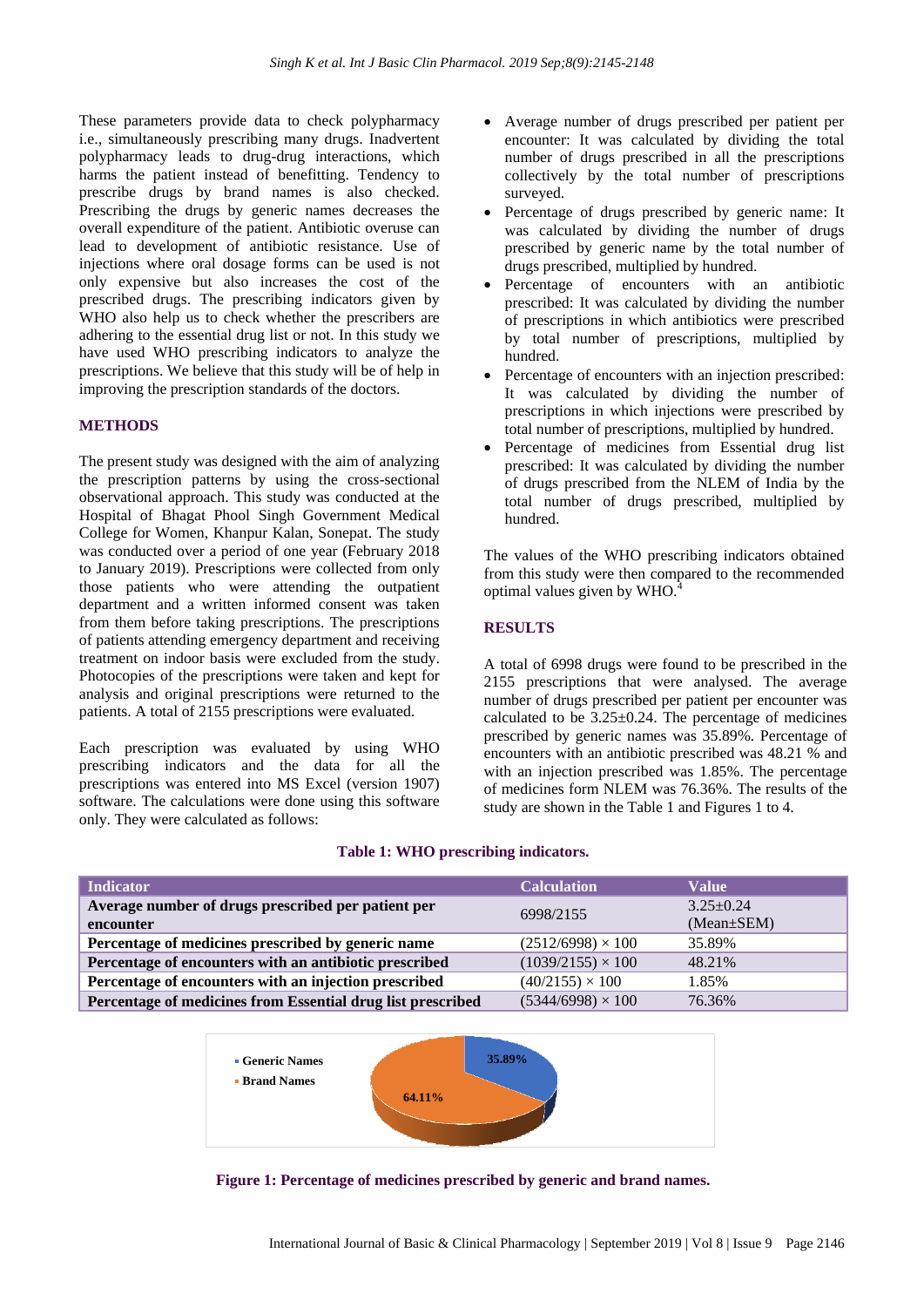





**Figure 3: Percentage of encounters with an injection prescribed.**



**Figure 4: Percentage of prescribed medicines that were from NLEM.**

#### **DISCUSSION**

In our study, the average number of drugs prescribed per patient per encounter was calculated to be 3.25±0.24. This value is more than the WHO optimal value which is less than two  $(<2)$ .<sup>4</sup> In their study, Potharaju et al calculated that on an average 3.1 drugs were prescribed per prescription, which is almost similar to our study.<sup>5</sup> While in other studies by Chetia et al, Sisay et al and Bilal et al considerably lower values were obtained, which were  $2.37$ ,  $2.34$  and  $2.2$ , respectively.<sup>6-8</sup> Lesser values of average number of drugs prescribed imply less chances of drug interactions and more patient safety and better patient compliance. In our study, the percentage of medicines prescribed by generic names was 35.89%

while according to WHO, the optimal percentage of drugs prescribed by generic names should be  $100\%$ .<sup>4</sup> Bilal et al and Sisay et al calculated this value to be 97% and 90.61%, both of which are much better than our value and are closer to the WHO recommended value.<sup>7,8</sup> While a study by Potharaju et al, it was observed that percentage of drugs prescribed by generic names was 60%.<sup>5</sup> In their study, Chetia et al found this percentage to be 3.36%, which is much lower than our value and remarkably lower than the WHO recommendations.<sup>6</sup> Drugs when prescribed by generic names impose less burden on the patients. In our study, we found that the percentage of encounters with an antibiotic prescribed was 48.21 %. The WHO recommended optimal value for this is less than 30%.<sup>4</sup> This value has been recommended